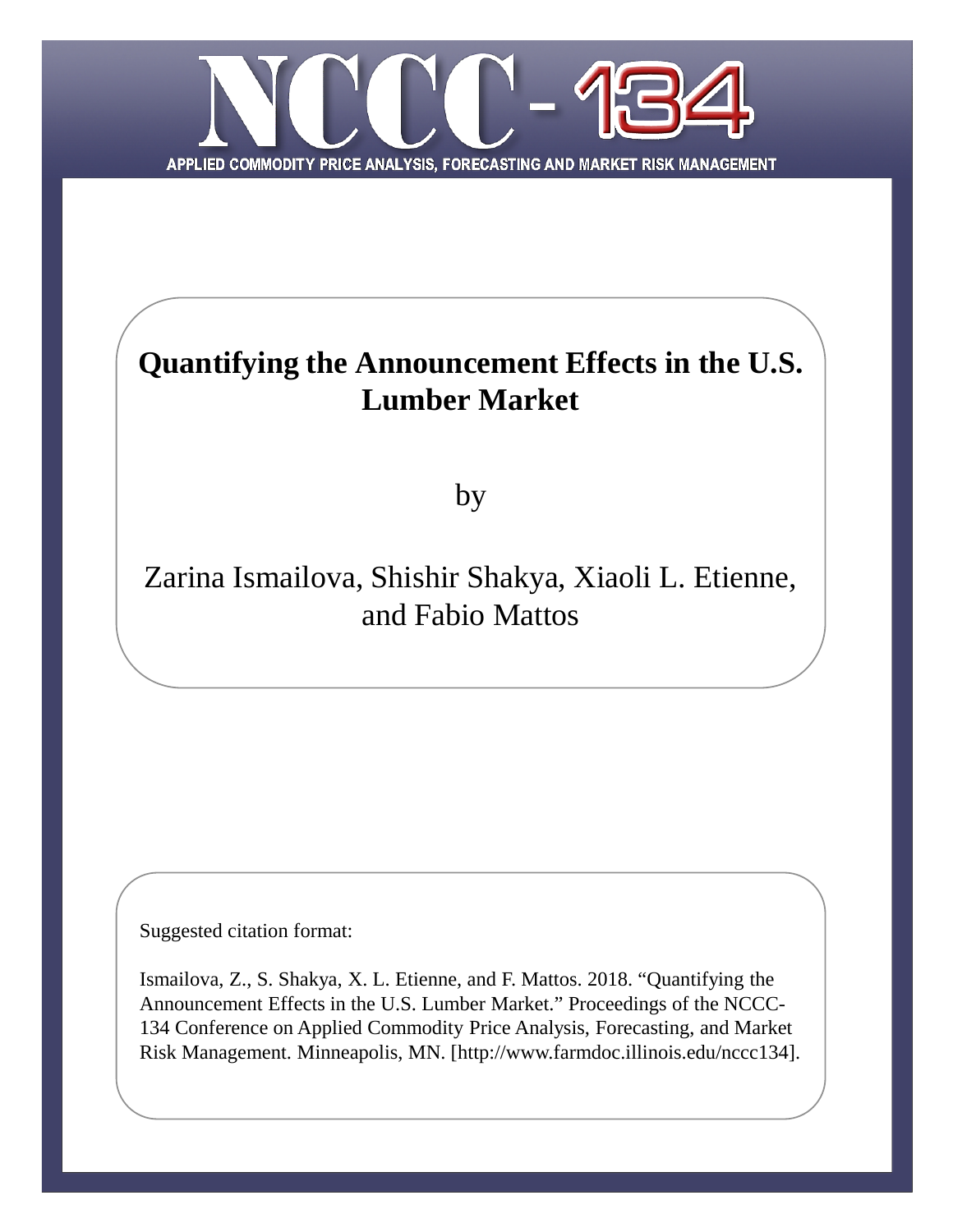#### **Quantifying the Announcement Effects in the U.S. Lumber Market**

Zarina Ismailova, Shishir Shakya, Xiaoli L. Etienne, and Fabio Mattos<sup>1</sup>

*Paper presented at the NCCC-134 Conference on Applied Commodity Price Analysis, Forecasting, and Market Risk Management in Minneapolis, Minnesota, April 16-17, 2018*

Copyright 2018 by Zarina Ismailova, Shishir Shakya, Xiaoli L. Etienne, and Fabio Mattos. All rights reserved. Readers may make verbatim copies of this document for non-commercial purposes by any means, provided that this copyright notice appears on all such copies.

 $\overline{a}$ 

<sup>&</sup>lt;sup>1</sup> Zarina Ismailova is a Ph.D. student in the Division of Resource Economics and Management, West Virginia University. Shishir Shakya is a Ph.D. student in the Department of Economics, West Virginia University. Xiaoli L. Etienne and Fabio Mattos are assistant professor in the Division of Resource Economics and Management of West Virginia University and associate professor in the Department of Agricultural Economics of University of Nebraska-Lincoln, respectively.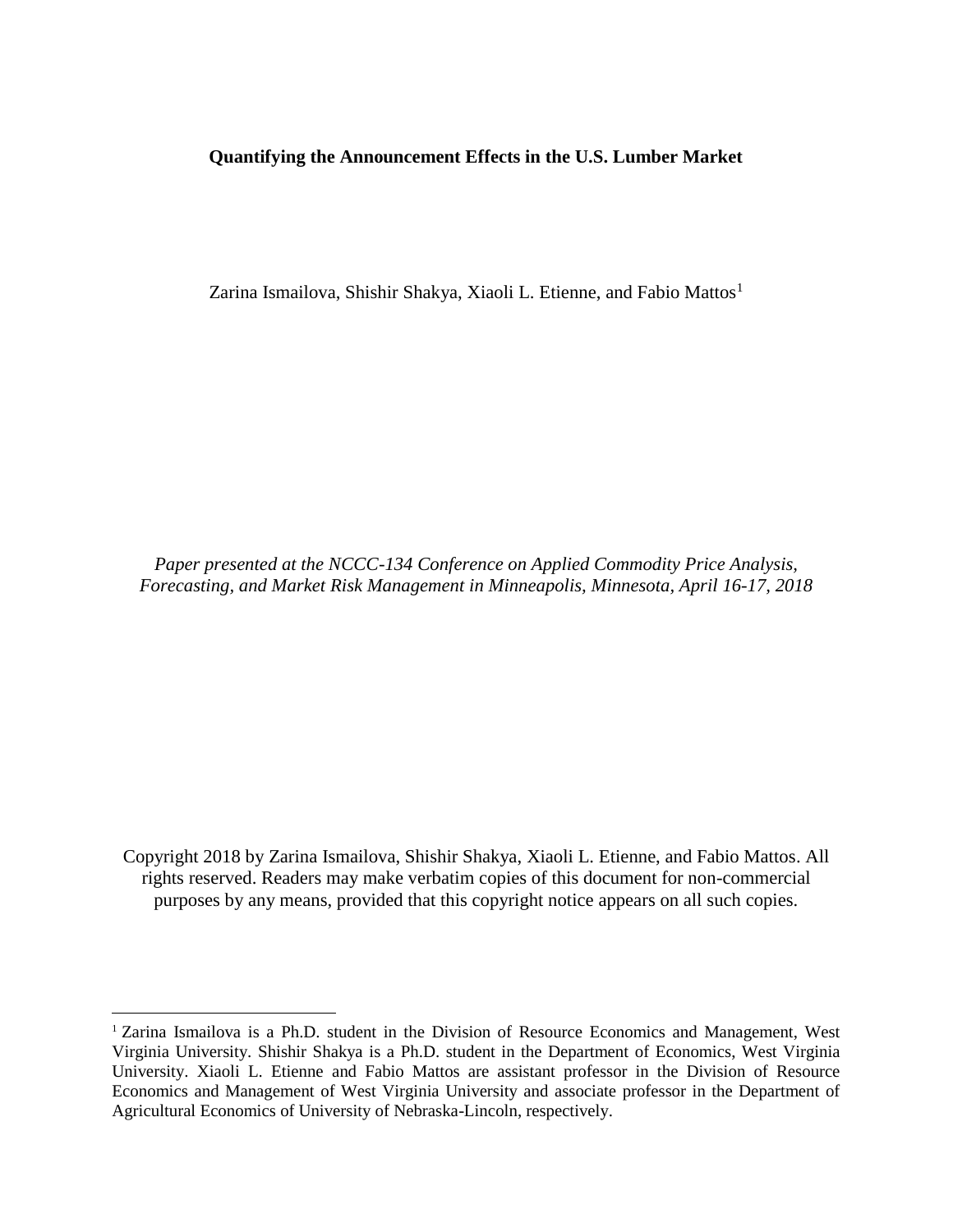## **Quantifying the Announcement Effects in the U.S. Lumber Market**

*The impact of new information from public reports has been widely investigated in many commodity markets, but little attention has been paid to the lumber market. In this paper, we examine the impact of two housing market reports, namely the New Residential Construction (Housing Starts) and the New Residential Sales reports, on the U.S. lumber futures market. Our results suggest that the housing starts report indeed affect lumber market volatility, while the New Residential sales report exerts a minor impact on lumber price volatility. We further find that the effect of the two reports on volatility differs depending on the level of inventory and nature of the news. When the level of inventory is low, larger-than-expected housing starts has the largest effect on lumber volatility. During periods of abundant inventory, lower-than-expected housing starts increases the volatility most. For the new home sales reports, we find that while lower-thanexpected sales do not affect the volatility of lumber prices, larger-than-expected sales do increase the volatility.*

**Keywords:** lumber, volatility, housing starts, new home sales, public reports, inventory

## **1. Introduction**

Since the seminal paper of Fama et al. (1969) that investigates the effects of stocks splits on firm returns, a large number of studies examine how prices in the financial and commodity markets react to new information releases. If the market is efficient, then it is expected that the information contained in these reports or news announcements to be quickly incorporated into market prices. This supposition is commonly known as the Efficient Market Hypothesis (EMH), first put forward by Fama. At the weak, semi-strong, and strong forms, the EMH suggests that market prices should reflect all past publicly available information, reflect all publicly available information and respond instantaneously to new public information, and reflect all publicly available and private information, respectively.

Public reports play a vital role in disseminating latest market information, improving market competitiveness and optimizing resource allocations. However, academic literature and policy arena critically inspect the value of public reports. A number of studies investigate how commodity prices and volatility respond to public news announcements (e.g. Isengildina-Massa et al. 2008; Lehecka 2014; Mattos and Silveira 2016; Olga Isengildina-Massa et al. 2008). Sumner and Mueller (1989) argue that public information services are appropriate only if the information is relevant, accurate and "new" to market participants who are yet to make decisions. Binder (1998) puts a similar view that a public report is valuable only if the information contained in the report can alter prices. Hoffman et al. (2015) argue that evaluating the net benefits of providing public data is crucial as the federal resources are being reduced, agencies are being downsized, and programs are being scrutinized in this new era. Further, examining the relevance of public data is further warranted as private sectors increasingly participate in the generation and dissemination of commodity market information.

Existing literature examining the announcement effects of public reports often focus on agricultural commodities such as corn, soybeans, wheat, and livestock products (Isengildina-Massa, H. Irwin, et al. 2008; Isengildina-Massa, Irwin, et al. 2008; Isengildina, Irwin, and Good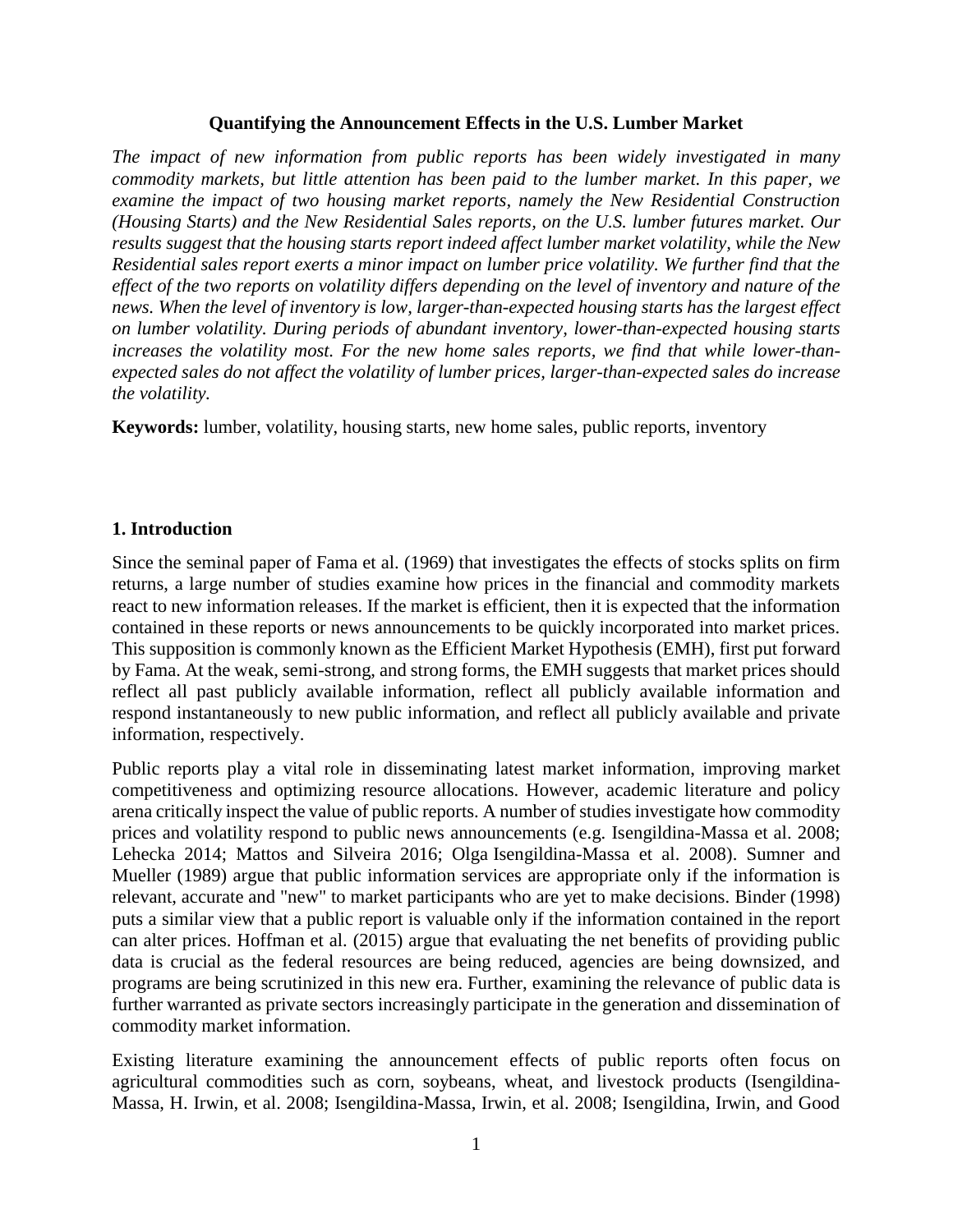2006; Lehecka 2014; Mattos and Silveira 2016), as well as energy products such as crude oil and natural gas (Halova, Kurov, and Kucher 2013). In general, results suggest that public reports do contain valuable information for commodity market participants and improve their decision making.

Little attention has been paid to the announcement effect of public reports in the lumber market, the end products of which are some of the most widely used goods in the world, ranging from residential houses and furniture to industrial products such as paper and pulp. The only there exceptions in the literature, as far as we are aware of, are Rucker et al. (2005), Karali and Thurman (2009), and Karali (2011). Rucker et al. (2005) investigate the speed of information impoundment of three distinct types of news in lumber prices, namely the monthly housing starts estimates, trade disputes with Canada, and court decisions related to the Endangered Species Act (ESA). They find that of the three types of news, the monthly housing starts estimates are absorbed in lumber prices first, followed by trade disputes and court events on ESA. Karali and Thurman (2009), on the other hand, focus on the reaction of lumber futures prices to monthly housing starts announcements, finding that lumber futures return increases with the unanticipated component of housing starts announcement and that the effect declines with lumber inventories and the length of contract maturity. Karali (2011) focuses on the U.S.-Canada softwood lumber trade dispute on lumber futures price volatility and finds that the daily price volatility was the highest in the post-Softwood Lumber Agreement period (1996-2000) and the trade disputes and temporary tariffs (1992-2005). Karali (2011) argues that the time gap between the arrival of news to the markets and the delivery time of futures contracts appear to the fundamental determinants of the volatility persistence observed in the lumber market.

This paucity of literature on the lumber market is surprising given that lumber accounts for over 90% of house constructions in the United States (Karali 2011) and that the housing market plays an integral role in the overall economy of a country. A recent report by Forest Economic Advisor (FEA, 2017) highlights the critical importance of lumber industry, softwood in particular, to the rural community via direct job creation and income generation, as well as indirect employment in downstream industries. Fluctuations in lumber prices could have ripple effects well extend beyond the lumber and downstream industries.

The purpose of the present paper is to investigate the relevance of two government reports, namely the New Residential Construction (Housing Starts) and the New Residential Sales reports on the U.S. lumber market. These two monthly reports are jointly released by the US Census Bureau and the Department of Housing and Urban Development (HUD) and contain information on housing market statistics from the previous month. Three metrics are reported in the New Residential Construction reports: the number of new building permits issued, housing starts, and the number of houses completed. Of these three, the housing starts which reports the number of privatelyowned residential constructions started in a month, is of particular relevance since it projects steady lumber demand for the upcoming months. The New Residential Sales report, on the other hand, provides information on the number of sales of newly constructed residential housing units in a given month, and should contain information regarding the demand of newly-constructed houses. Since housing construction is a primary driver of lumber demand in the U.S., these two reports are closely watched by lumber market participants. To isolate the "new" information contained in these two reports, we collect the consensus forecasts (i.e., what experts are predicting the numbers in the forthcoming reports will be) from Bloomberg and measure the surprises from the two reports as the difference between the actual and the forecasted data.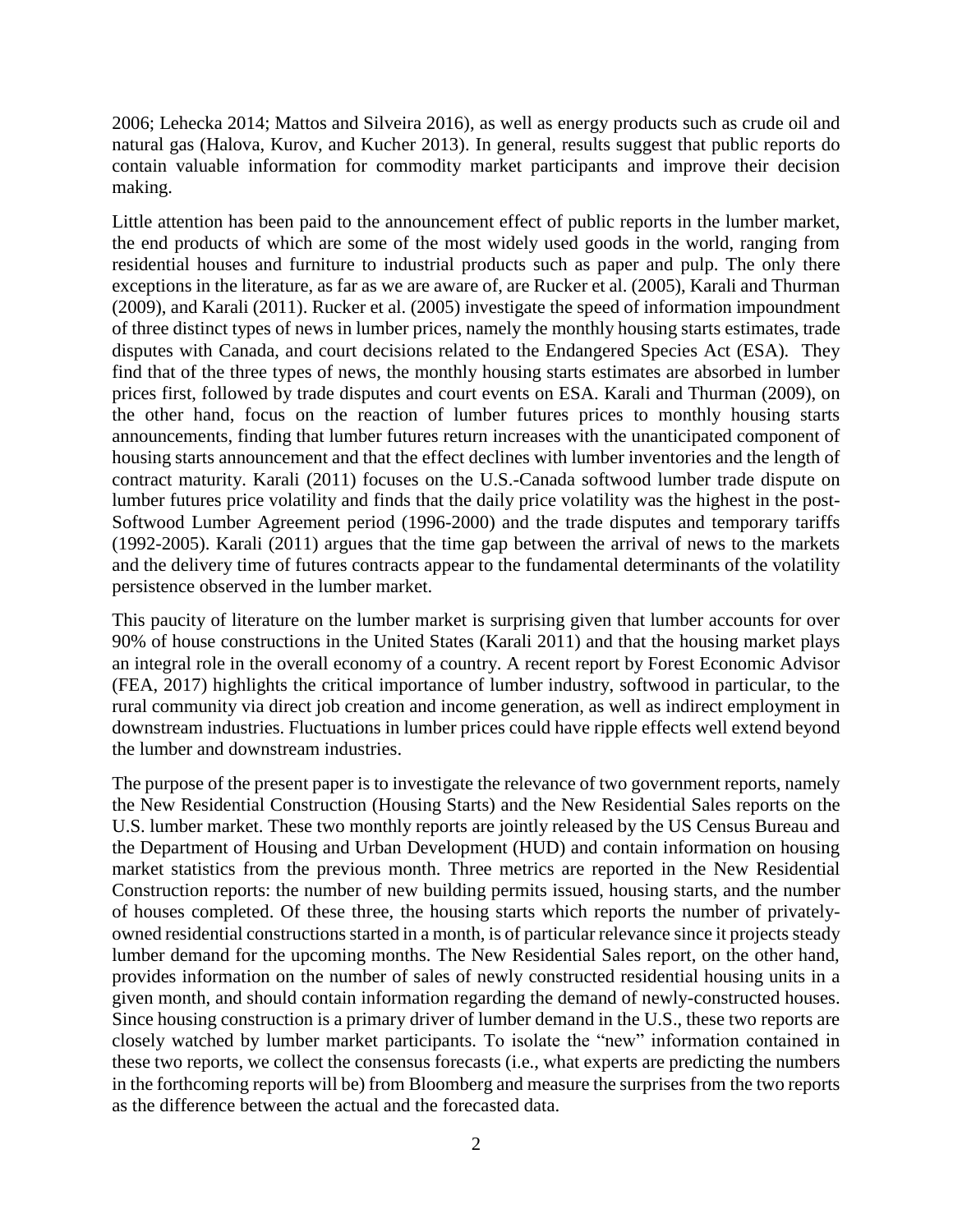Unlike Rucker et al. (2005) and Karali and Thurman (2009) who investigate the effect of new information on lumber futures prices, our discussion focuses on the volatility effect of public information releases. Investors closely watch the volatility as it affects the cost of capital as well as direct investment and asset allocation decisions. Here, we use GARCH models with exogenous variables to estimate the impact of news announcements on lumber market volatility. To estimate the asymmetric effect news releases, we allow the volatility to vary depending on the nature of the surprise, i.e., positive and negative news. Additionally, we evaluate how the effect of news on market volatility vary with the level of inventory. Since the lumber market underwent significant volatility over the sample period (2000 to 2017), we divide our sample into two sub-periods, namely the pre-housing bubble episode (2000-2007), and the post-housing bubble period (2008- 2017). Seasonal effects, as well as day-of-the-week effects, are incorporated in the analysis. Overall, our results show that the New Residential Sales report significantly affect lumber market volatility, while the New Residential sales report exerts a minor impact on lumber volatility. Additionally, we find that the effect on volatility differs between positive and negative surprises.

The remainder of the paper is structured as follows. In section two, we briefly review the existing papers and highlight our contributions to the literature. Section three discusses the data used in this study, focusing on the price and volatility behavior of lumber around the announcement date of the two market reports. Empirical strategies and estimation results are presented in sections four and five, respectively. Section six concludes the paper.

#### 2**. Data**

Futures prices used to calculate volatility are based on lumber futures contracts traded in the Chicago Mercantile Exchange (CME) with January, March, May, July, September, and November deliveries. Each contract contains 110,000 nominal board feet, with one board foot being a one inch thick, twelve inches by twelve inches board. The pricing unit of the lumber futures contract is dollars per 1,000 board feet. We retrieve the daily open and closing prices of nearby lumber futures contracts from Bloomberg for the period of January 2000 to November 2017. The roll date used in constructing the nearby series is the first business day of contract delivery month. These price data are based on the trading session that takes place from Monday through Thursday between 9:00 am and 4 pm central time, and Friday between 9:00 am and 1:55 pm central time.

The two public reports of relevance to the lumber market are the monthly New Residential Construction (housing starts hereafter) and the New Residential Sales (new home sales hereafter) reports released by the US Census Bureau and the HUD. Both reports contain information from the month prior to their release. Housing starts are released around the  $17<sup>th</sup>$  of the month at 7:30 am central time, hence before the futures trading session begins. New home sales data are typically released at the end of the month. The release time for new housing sales is 9:00 am central time, when the futures trading session begins. To gauge the effect of public reports on the lumber market, we follow the literature and compute daily price changes (returns) as in equation (1):

$$
r = \ln\left(\frac{P_t^c}{P_{t-1}^c}\right) \times 100\tag{1}
$$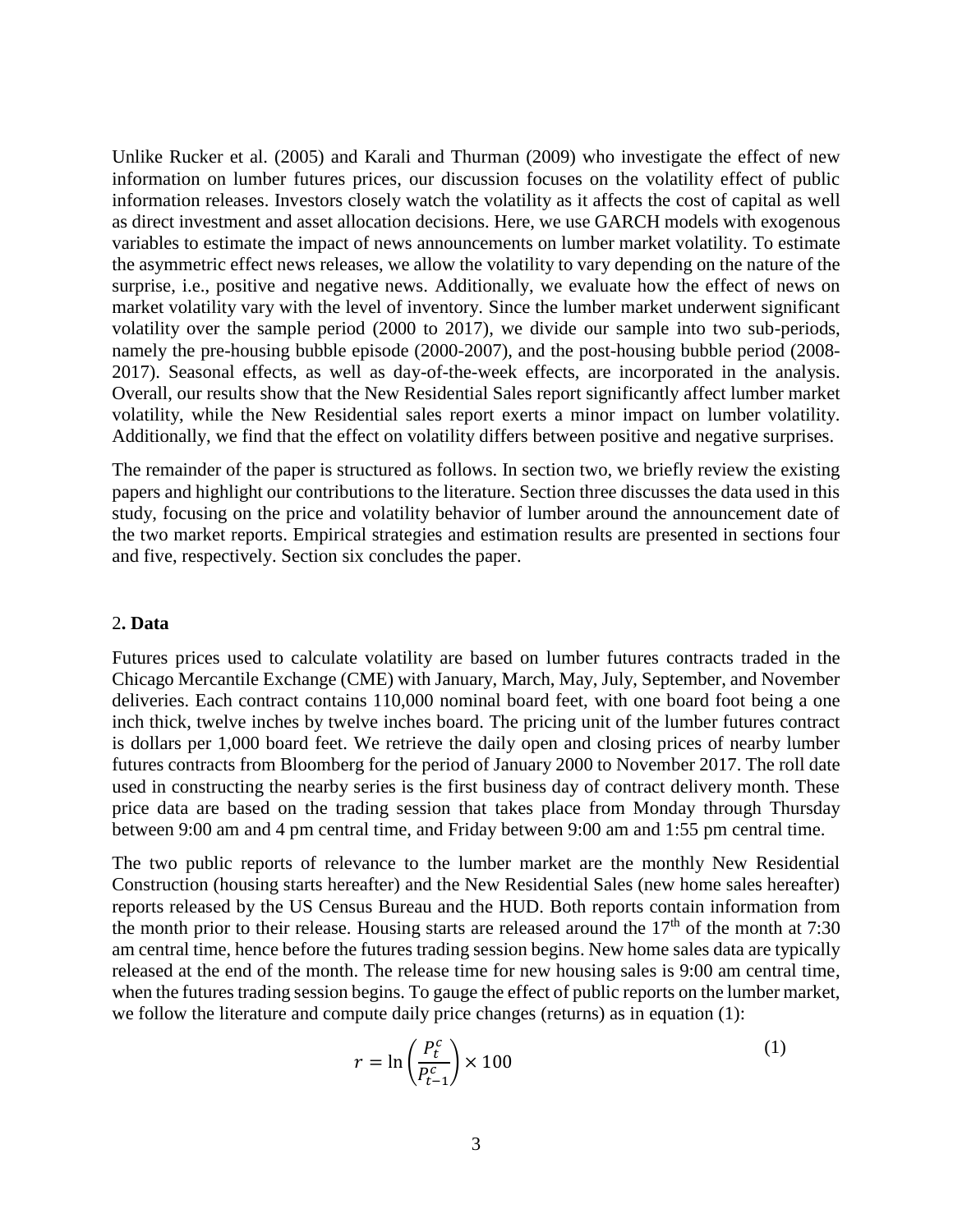where  $P_t^c$  is market closing price on date t and  $P_{t-1}^c$  is the market closing price on previous date. The r return series gives the daily price change at close from date  $t - 1$  to t, and hence reflects market reactions to new information between the end of the trading sessions for two consecutive business days. However, it should be noted that much noise can be introduced to the analysis when  $r_1$  is used since it also reflects market responses to other new information during the trading session. These "measurement errors" in the return sequence should not cause large estimation bias in the regression coefficients, as long as the errors are randomly distributed. However, it does increase the variance of the estimation.

Figure 1 shows the nearby lumber futures contract prices in dollars for per 1000 board feet lumber (mbt) for January 2000-November 2017. As we can see, the prices are overall rather volatile, ranging between approximately \$125/mbt at the end of 2008 to over \$500/mbt in October 2017. Large price declines are observed from 2004 to 2009, during which the housing bubble and the financial crisis occurred. Since 2015, the prices have been in general trending upwards, reflecting a strong recovery in the overall economy in the U.S.



**Figure 1. Lumber futures daily closing prices from Jan 2000 to Nov 2017**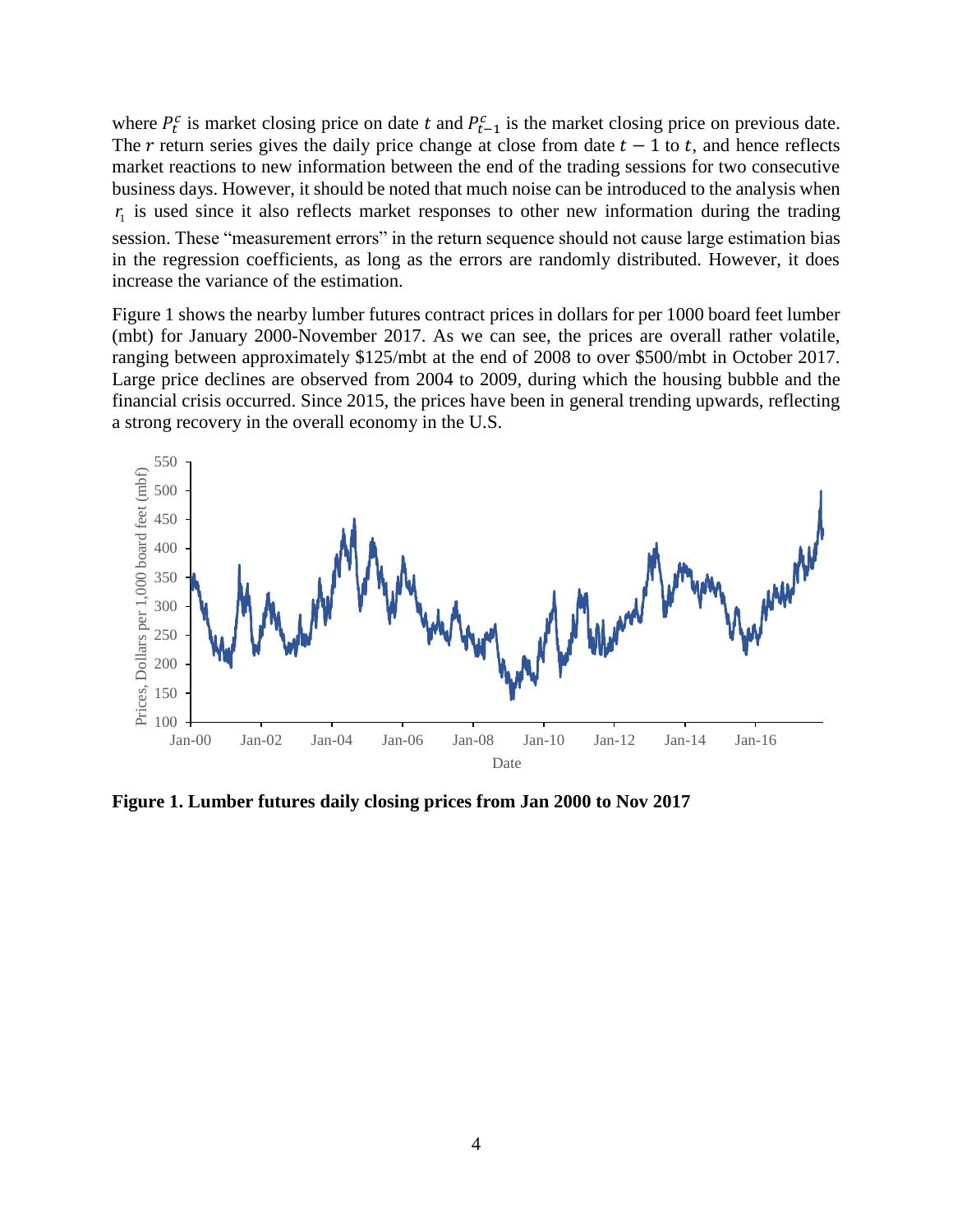

**Figure 2. Lumber futures daily log returns of closing prices from Jan 2000 to Nov 2017**

Figure 2 shows the daily returns based on lumber futures contract closing prices, as shown in equation (1). As can be seen, there appears to be volatility clustering, i.e., "large changes tend to be followed by large changes, of either sign, and small changes tend to be followed by small changes" (Mandelbrot 1963). Returns were rather volatile between 2008 and 2012, the period that largely corresponds to the financial crisis and the resulting economic recession in the United States (and the "housing bubble" mentioned earlier).

Table 1 presents the summary statistics of the return series. The average daily return is 0.005% during the sample period and are not statistically significant. However, there are some extreme cases when the returns are strongly positive or negative. The highest return is 13.6% which occurred in 2007 and the lowest return is -10.6% towards the end of the sample period. The distribution of returns appears to be positively skewed and has a fatter tail than a normal distribution, or a higher than normal probability of big positive and negative returns realizations. Further, we find that returns, as well as squared returns, are highly correlated, suggesting the appropriateness of using ARCH/GARCH approaches to model the conditional volatility of the return series.

|                    | Panel A. Summary Statistics for Returns (2000-2017) |                                            |              |             |                         |
|--------------------|-----------------------------------------------------|--------------------------------------------|--------------|-------------|-------------------------|
|                    |                                                     |                                            |              |             |                         |
| Mean $(\%)$        | 0.005                                               | <b>Test of Autocorrelations</b><br>Returns |              |             | $R$ eturns <sup>2</sup> |
| Maximum $(\%)$     | 13.566                                              | Ljung-Box $(1)$                            | 14.384***    | $25.277***$ |                         |
| Minimum $(\%)$     | $-10.603$                                           | Ljung-Box $(3)$                            | 14.444***    | $43.662***$ |                         |
| Std. deviation (%) | 1.967                                               | Ljung-Box $(5)$                            | $15.373***$  | 50.785***   |                         |
| <b>Skewness</b>    | 0.653                                               |                                            |              |             |                         |
| Kurtosis           | 3.155                                               | ADF test                                   | $-16.972***$ |             |                         |
| Jarque-Bera        | 2195.46***                                          |                                            |              |             |                         |

| Table 1. Descriptive Statistics of Close-to-Close Percentage Daily Returns for Lumber, 2000-2017 |  |  |  |  |
|--------------------------------------------------------------------------------------------------|--|--|--|--|
|                                                                                                  |  |  |  |  |

Note: \*, \*\* and \*\*\* represents a 10%, 5% and 1% level of significance.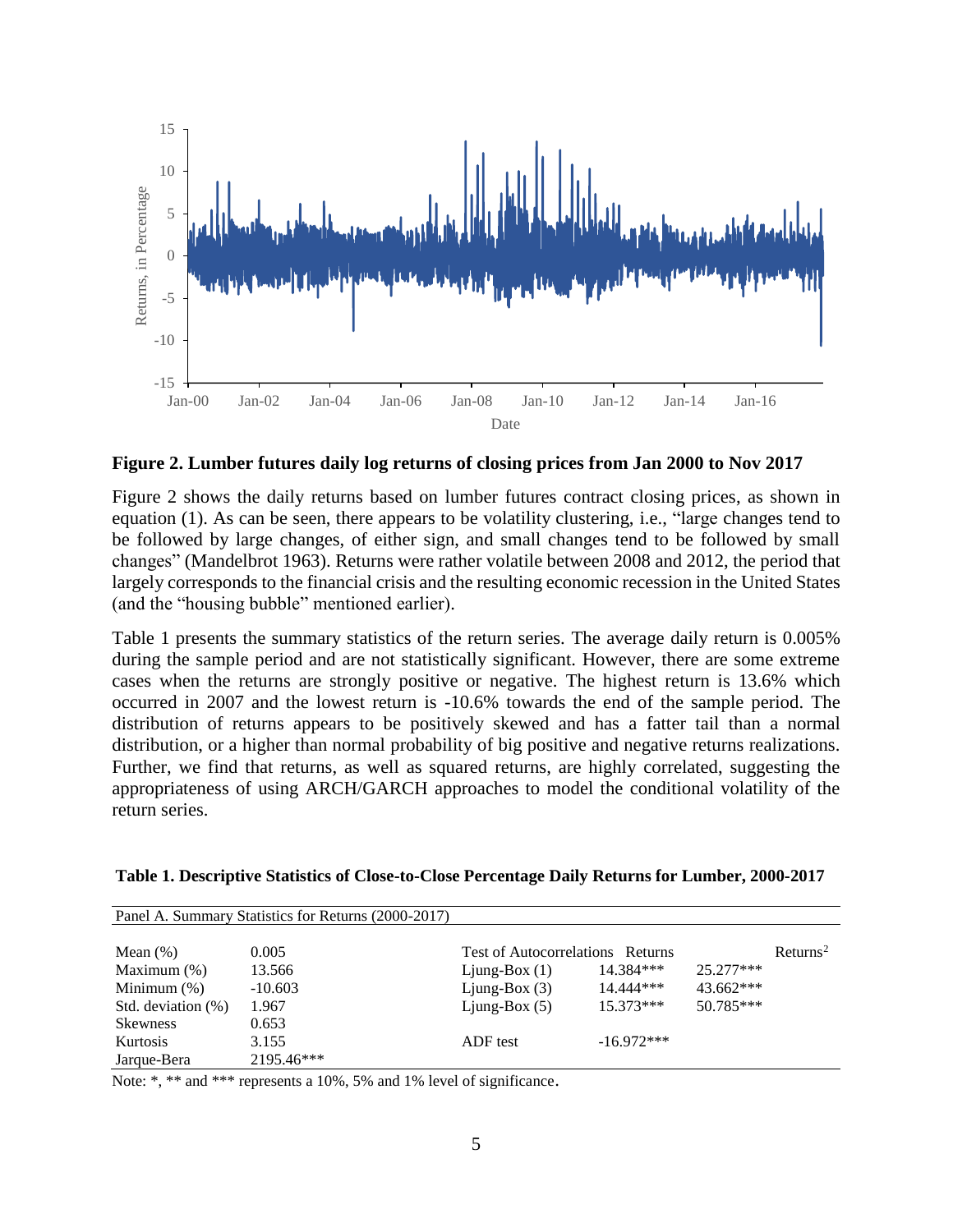To isolate the "new" information contained in the two reports, we collect "what economists at major banks and brokerages are predicting those numbers will be" prior to the announcement from Bloomberg and use the median forecasts as the proxy for the market consensus view on the two housing market statistics. Chen, Jiang, and Wang (2013) document the details of how Bloomberg compiles the consensus forecasts and show that the forecasts are slightly more accurate and more consistent with the market consensus view than another widely-used forecasts. <sup>2</sup> The Bloomberg forecasts have been widely used in the literature to measure the market consensus view for key macroeconomic statistics. Specifically, we calculate the surprises of the two reports as:

$$
E_t^{HS} = HS^{actual} - HS^{forecast}
$$
  
\n
$$
E_t^{NHS} = NHS^{actual} - NHS^{forecast}
$$
 (2)

In figures 3 and 4, we plot the actual and forecasted housing starts and new home sales data, as well as their percentage differences throughout the sample period. Similar patterns are seen for the two housing market statistics. Both series increased gradually at the beginning of the sample period and peaked in the first half of 2006, after which their values quickly plummeted, before hitting the lowest values in early 2009. The two housing market statistics have since rebounded from the aftermath of the housing bubble and financial crisis, although their values are still significantly lower than the pre-crisis levels. As is also obvious from figure 3, the market consensus forecasts closely track the actual numbers of housing starts and new home sales. Several large surprises do exist, with the most notable one in March 2009.



**Figure 3. Housing Starts in the U.S.: Forecasted vs. Actual Values, 2000-2017**

 $\overline{a}$ 

<sup>&</sup>lt;sup>2</sup> The Bloomberg survey on key economic statistics is often distributed to a list of economists and practitioners a month prior to the scheduled announcement date, and the survey subjects can update their estimates as often as they like until the week prior to the announcement. Bloomberg then publishes the median estimates for the upcoming announcement in the week prior to the scheduled release date.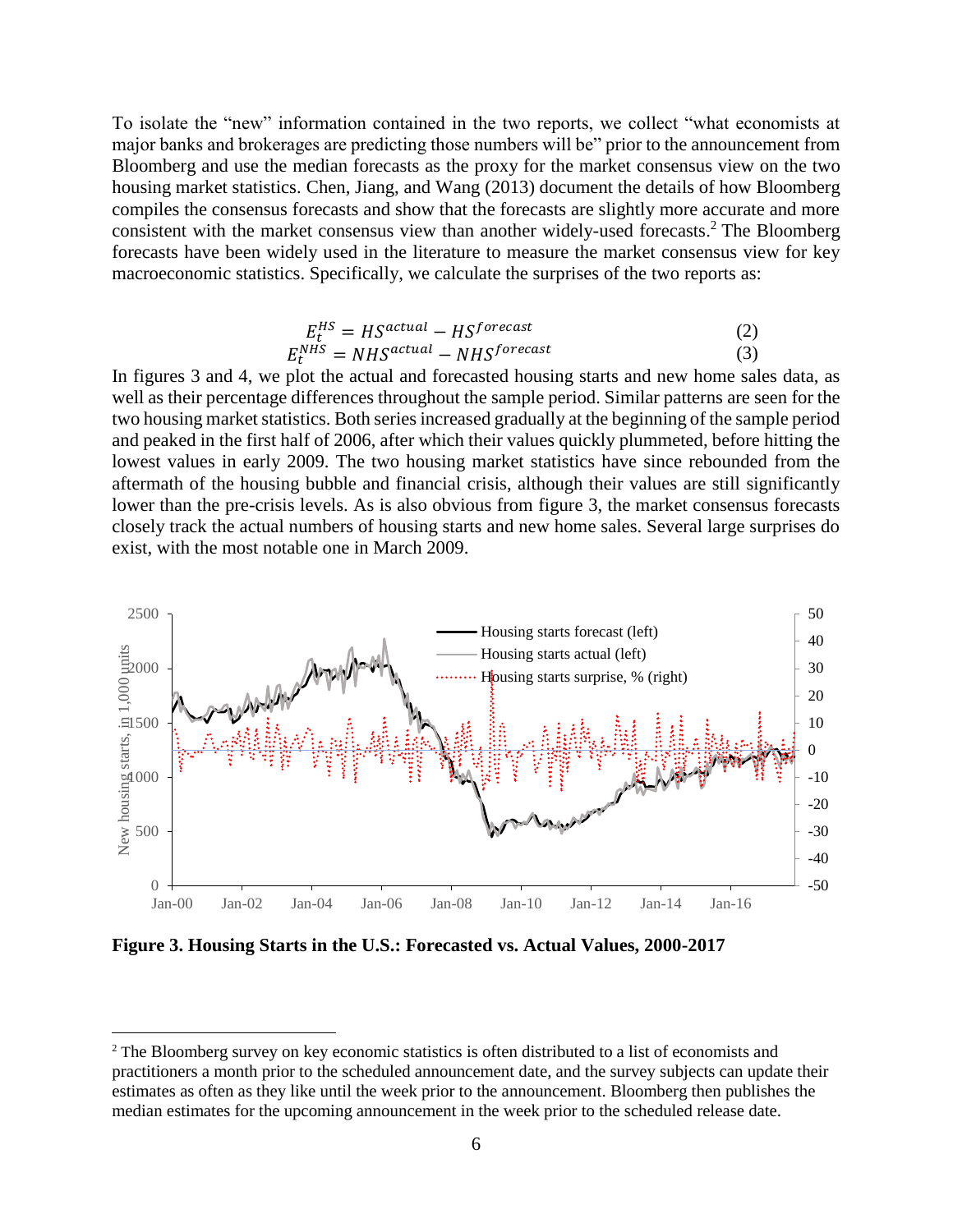

**Figure 4. New Home Sales in the U.S.: Forecasted vs. Actual Values, 2000-2017**



**Figure 5. Seasonally Adjusted Sales-to-Inventories Ratio, 2000-2017**

A final variable we consider in the analysis is the level of inventory, which reflects the current availability of lumber for immediate withdraw and indicates the tightness of the supply and demand balance. Karali and Thurman (2009) use the Lumber and Other Construction Materials inventory series from the Monthly Wholesale Trade reports published by the U.S. Census Bureau as a measure of lumber inventory. Unlike Karali and Thurman (2009), we use the seasonally adjusted inventory-to-sales ratio of Lumber and Other Construction Materials from the same set of data. Scaling the inventory with sales provide a normalized measure of inventory. To match the frequency of the return series, we convert the monthly inventory data to daily data using a cubic spline following Karali and Thurman (2009). The inventory-to-sales ratio is plotted in figure 5.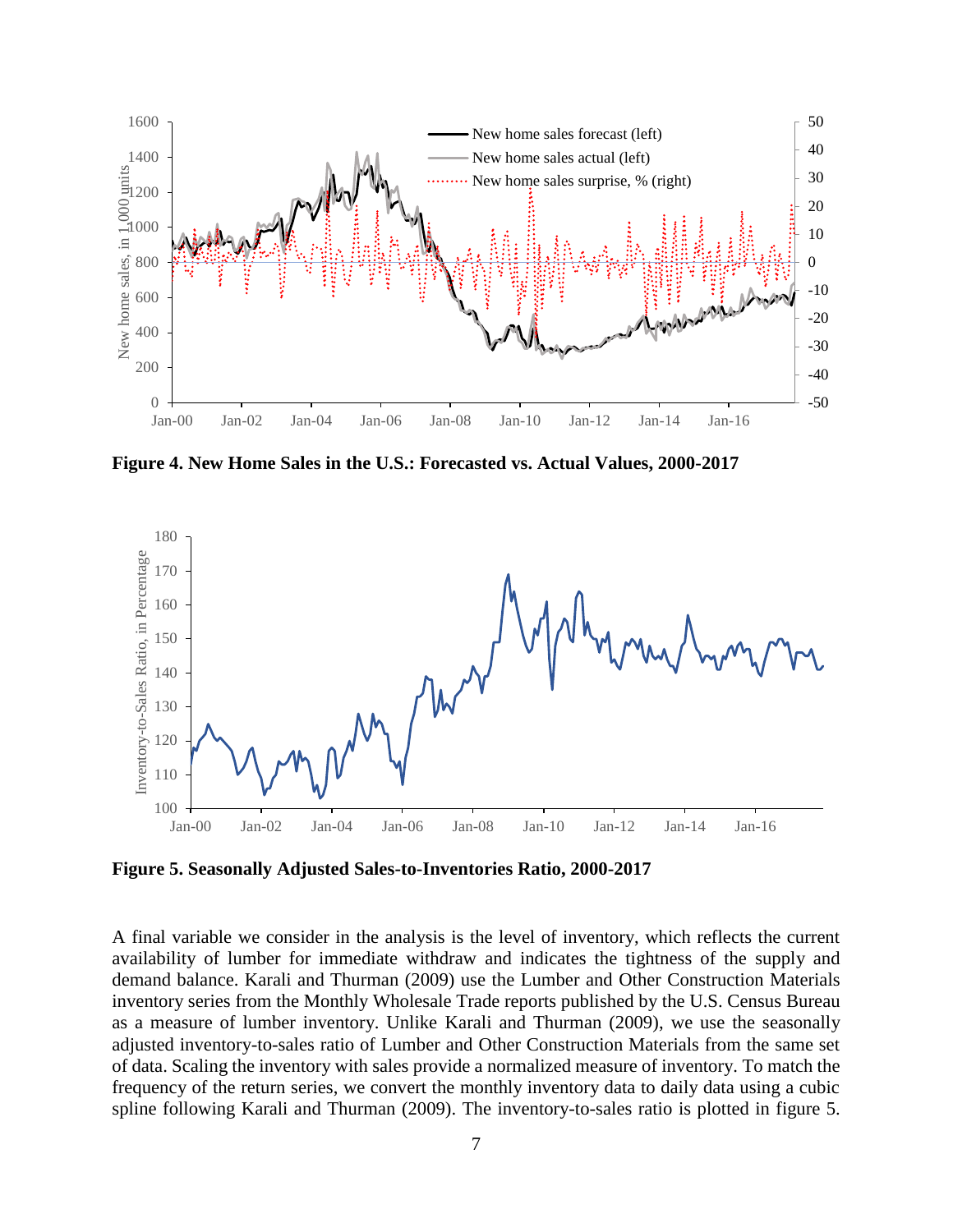The ratio was consistently above 100% during the sample period. Starting from 2006, the inventory level had been largely trending upward, most likely due to the decreased demand for lumber from the housing market bubble collapse. In recent years, the inventory ratio has slightly declined.

#### **4. Empirical Strategies**

Given the high autocorrelation commonly present with financial time series data, which we also detected for the lumber market in the previous section, we specify the return of lumber prices as an autoregressive model of order  $K$ , as in equation (4):

$$
R_t = c + \sum_{k=1}^{K} \varphi_k R_{t-k} + \epsilon_t
$$
\n<sup>(4)</sup>

where  $R_t$  is close-to-close returns,  $\epsilon_t$  is the error term,  $\varphi_k$ 's are the autoregressive coefficients to be estimated, and  $c$  is the constant of the regression. The lag order is chosen by minimizing the Akaike information criteria (AIC) while ensuring that the error terms are not autocorrelated.

A common feature of financial time series data is volatility clustering. This salient pattern can be easily seen in figure 2 for lumber futures price returns, where, for instance, substantial changes in prices are observed consecutively around 2008 and relatively small price fluctuations are observed between 2000 and 2002. We hence use the Generalized Autoregressive Conditional Heteroscedasticity model (GARCH) to estimate the conditional volatility equation. Specifically, the error term in equation  $(4)$  can further be written as in equations  $(5)$ :

$$
\epsilon_t = h_t z_t,
$$
  

$$
h_t^2 = \pi + \sum_{p=1}^P \gamma_p h_{t-p}^2 + \sum_{q=1}^Q \alpha_q \epsilon_{t-q}^2
$$
 (5)

where  $z_t$  follows an identically and independently distributed standard normal process,  $\alpha_q$  is the ARCH coefficient indicating the effect of lagged innovation (past news) on conditional volatility, and  $\gamma_p$  indicates the persistence in conditional volatility (GARCH effect). As the sum of  $\gamma_p$ 's and  $\alpha_a$ 's gets closer to one, it takes longer for a shock to dissipate.

Since the primary goal of the present analysis is to determine the value of public reports by investigating how they affect the volatility of lumber prices, we extend the GARCH specification in equation (5) in two ways. First, if the public report indeed contains information that would change market participants' decisions and alter the prevailing market price, then the conditional volatility should be higher on the report release dates than non-announcement days. Additionally, Working's theory of storage posits that for storable commodities, there exists an implied return on holding inventories, i.e., the ability to quickly meet unexpected demand or supply shocks when having the physical commodity in stock. This implied return is often referred to as the convenience yield of stocks, first put forward by Working (1949). Previous research often finds that convenience yield is inversely correlated with the level of inventory, and that the relationship is often non-linear (i.e., the Working's curve). Therefore, the theory of storage suggests that price fluctuations in response to exogenous shocks should vary with the level of inventory, and that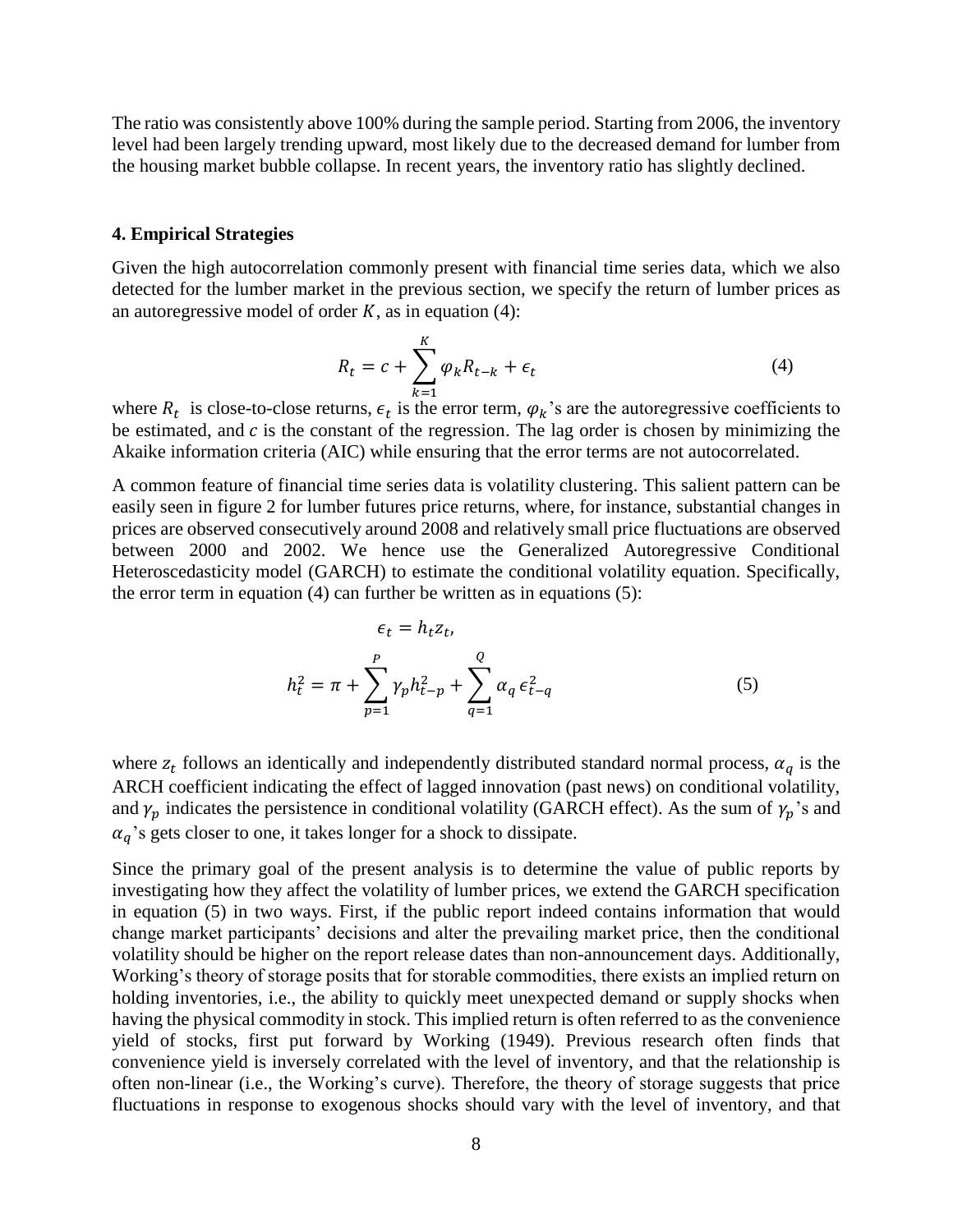during periods of low stocks, large price variations can arise due to an otherwise minor shock. We therefore create interaction terms between the news announcement variables and inventories to determine the differential effects of the two reports in periods of low and plentiful physical stocks, as in equation (6):

$$
h_t^2 = \pi + \sum_{p=1}^P \gamma_p h_{t-p}^2 + \sum_{q=1}^Q \alpha_q \epsilon_{t-q}^2 + \theta S_t + \beta_1 D_{1t}
$$
  
+  $\beta_2 D_{2t} + \delta_1 D_{1t} * S_t + \delta_2 D_{2t} * S_t$  (6)

where  $D_{1t}$  and  $D_{2t}$  are dummy variables equaling one if on date t, the housing starts report or the new home sales reports are released, respectively.  $S_t$  indicates the level of inventory in the lumber market on date t. A positive and significant  $\beta_1$  suggests that the housing starts data indeed increases the conditional volatility in lumber market, while under the null hypothesis ( $\beta_1 = 0$ ) the volatility remains the same for both the announcement and non-announcement dates.

Anecdotal evidence suggests that market prices respond to positive and negative news rather differently. To differentiate between the positive and negative news contained in the housing starts report, we define a second set of dummy variables, i.e., i)  $D_{1t}^{p} = 1$  if  $HS^{actual} - HS^{forecast} > 0$ and zero otherwise, and ii)  $D_{1t}^{n} = 1$  if  $HS^{actual} - HS^{forecast} < 0$ . A similar set of dummy variables  $(D_{2t}^p$  and  $D_{2t}^n$ ) are created for the new home sales data. Our second testing equation is specified as:

$$
h_t^2 = \pi + \sum_{p=1}^P \gamma_p h_{t-p}^2 + \sum_{q=1}^Q \alpha_q \epsilon_{t-q}^2 + \theta S_t + \beta_1^p D_{1t}^p + \beta_1^n D_{1t}^n + \beta_2^p D_{2t}^p + \beta_2^n D_{2t}^n
$$
  
+  $\delta_1^p D_{1t}^p * S_t + \delta_1^n D_{1t}^n * S_t + \delta_2^p D_{2t}^p * S_t + \delta_2^n D_{1t}^n * S_t$  (7)

where the asymmetric market response to positive and negative news is confirmed if  $\beta_1^p \neq \beta_1^n$  and  $\beta_2^p \neq \beta_2^n$  for the housing starts and new home sales reports, respectively. Additionally, if  $\beta_1^n$  > (<)  $\beta_1^p$  and  $\beta_2^n$  > (<)  $\beta_2^p$ , then the negative news from the two housing market reports present a larger (smaller) volatility effect than positive news.

Additionally, to account for the "day-of-the-week" effect reported in previous studies (Isengildina, Irwin, and Good 2006; Karali 2011, 2012; Mattos and Silveira 2016), we use Friday as the base group and incorporate four dummy variables for Monday through Thursday in all regression models. Given the high seasonal nature of housing construction, we also include quarterly dummies to remove the seasonality in the data.

To evaluate the impact of the two housing market reports on prices, we express the estimated coefficients in equations (6) and (7) as a proportion of the average standard deviation of the return series. This not only allows us to compare the effects across different exogenous shocks, but also provides a direct measure in terms of the percentage price change that would incur due to the two reports and their positive and negative surprises. For equation (6), we have: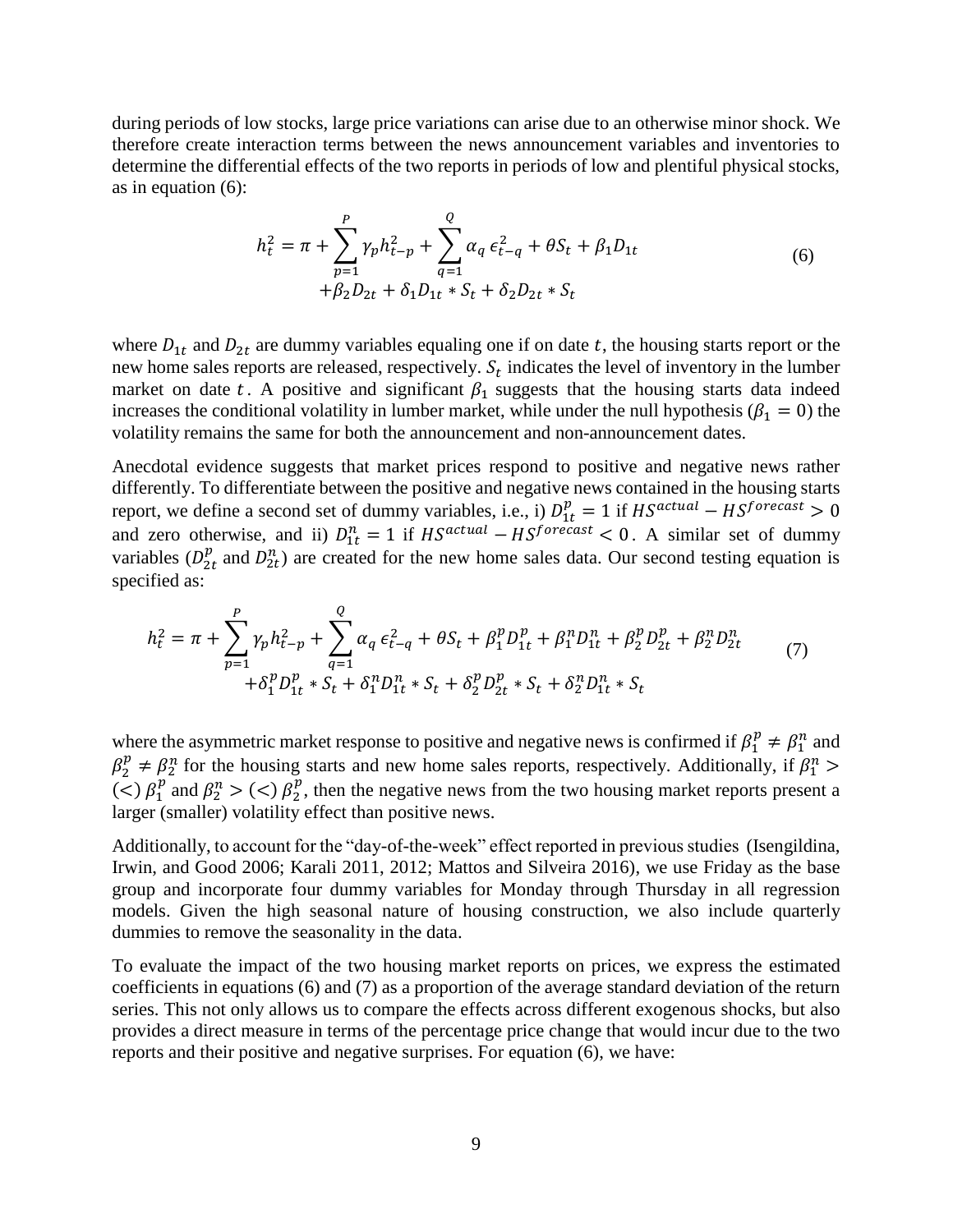$$
\frac{\partial h_t}{\partial D_i} = \frac{\partial h_t}{\partial h_t^2} \times \frac{\partial h_t^2}{\partial D_i} = \frac{\beta_i + \delta_i S_t}{2h_t}
$$
 for i=1, 2 (8)

For equation (7), the comparative statics for positive and negative surprises can be written as in equations (9) and (10), respectively:

$$
\frac{\partial h_t}{\partial D_i^p} = \frac{\partial h_t}{\partial h_t^2} \times \frac{\partial h_t^2}{\partial D_i^p} = \frac{\beta_i^p + \delta_i^p S_t}{2h_t}
$$
 for i=1, 2 (9)  
\n
$$
\frac{\partial h_t}{\partial D_i^n} = \frac{\partial h_t}{\partial h_t^2} \times \frac{\partial h_t^2}{\partial D_i^n} = \frac{\beta_i^n + \delta_i^n S_t}{2h_t}
$$
 (10)

**5. Estimation Results**

Table 2 presents the estimation results based on the mean equation (6) and the conditional volatility equations in (6) and (7). Based on AIC, one lag is selected for the model, and the residual from the mean equation are not autocorrelated. For the conditional volatility equation, a GARCH (1,2) specification fits the data best, as it eliminates all the remaining ARCH effect in the residuals.

|                            |          | Std   |        |                            |          | Std   |        |  |
|----------------------------|----------|-------|--------|----------------------------|----------|-------|--------|--|
|                            | Coeff    | Error | Signif |                            | Coeff    | Error | Signif |  |
| Mean Equation              |          |       |        | Mean Equation              |          |       |        |  |
| Constant                   | 0.001    | 0.026 | 0.977  | Constant                   | $-0.005$ | 0.025 | 0.852  |  |
| Lag Return                 | 0.067    | 0.015 | 0.000  | Lag Return                 | 0.065    | 0.014 | 0.000  |  |
| <b>Volatility Equation</b> |          |       |        | <b>Volatility Equation</b> |          |       |        |  |
| $\mathbf C$                | $-0.391$ | 0.186 | 0.036  | $\mathsf{C}$               | $-0.357$ | 0.172 | 0.038  |  |
| $ARCH{1}$                  | 0.067    | 0.016 | 0.000  | $ARCH{1}$                  | 0.066    | 0.016 | 0.000  |  |
| $ARCH{2}$                  | $-0.052$ | 0.016 | 0.001  | $ARCH{2}$                  | $-0.053$ | 0.017 | 0.002  |  |
| <b>GARCH</b>               | 0.983    | 0.003 | 0.000  | <b>GARCH</b>               | 0.985    | 0.004 | 0.000  |  |
| Housing starts             | 4.362    | 2.060 | 0.034  | Housing starts $+$         | 5.159    | 2.239 | 0.021  |  |
| New home sales             | 0.794    | 2.203 | 0.719  | Housing starts -           | 3.831    | 2.274 | 0.092  |  |
| Inventory                  | 0.001    | 0.001 | 0.199  | New home sales $+$         | 3.291    | 1.949 | 0.091  |  |
| Inventory*Housing starts   | $-0.031$ | 0.015 | 0.037  | New home sales -           | $-0.101$ | 1.919 | 0.958  |  |
| Inventory*New home sales   | 0.000    | 0.016 | 0.993  | Inventory                  | 0.002    | 0.001 | 0.056  |  |
| Monday                     | 0.333    | 0.171 | 0.051  | Inventory*Housing starts + | $-0.038$ | 0.016 | 0.019  |  |
| Tuesday                    | 0.236    | 0.188 | 0.210  | Inventory*Housing starts - | $-0.026$ | 0.016 | 0.107  |  |
| Wednesday                  | 0.244    | 0.181 | 0.179  | Inventory*New home sales + | $-0.022$ | 0.014 | 0.132  |  |
| Thursday                   | $-0.006$ | 0.192 | 0.975  | Inventory*New home sales - | 0.005    | 0.014 | 0.724  |  |
| QTR1                       | $-0.006$ | 0.010 | 0.550  | Monday                     | 0.087    | 0.187 | 0.642  |  |
| QTR <sub>2</sub>           | $-0.007$ | 0.007 | 0.302  | Tuesday                    | 0.133    | 0.202 | 0.512  |  |
| QTR3                       | 0.005    | 0.009 | 0.620  | Wednesday                  | 0.203    | 0.181 | 0.264  |  |
|                            |          |       |        | Thursday                   | $-0.032$ | 0.201 | 0.873  |  |
|                            |          |       |        | QTR1                       | $-0.005$ | 0.009 | 0.605  |  |
|                            |          |       |        | QTR <sub>2</sub>           | $-0.001$ | 0.007 | 0.866  |  |
|                            |          |       |        | QTR3                       | 0.006    | 0.009 | 0.517  |  |

## **Table 2 Model Estimation Results**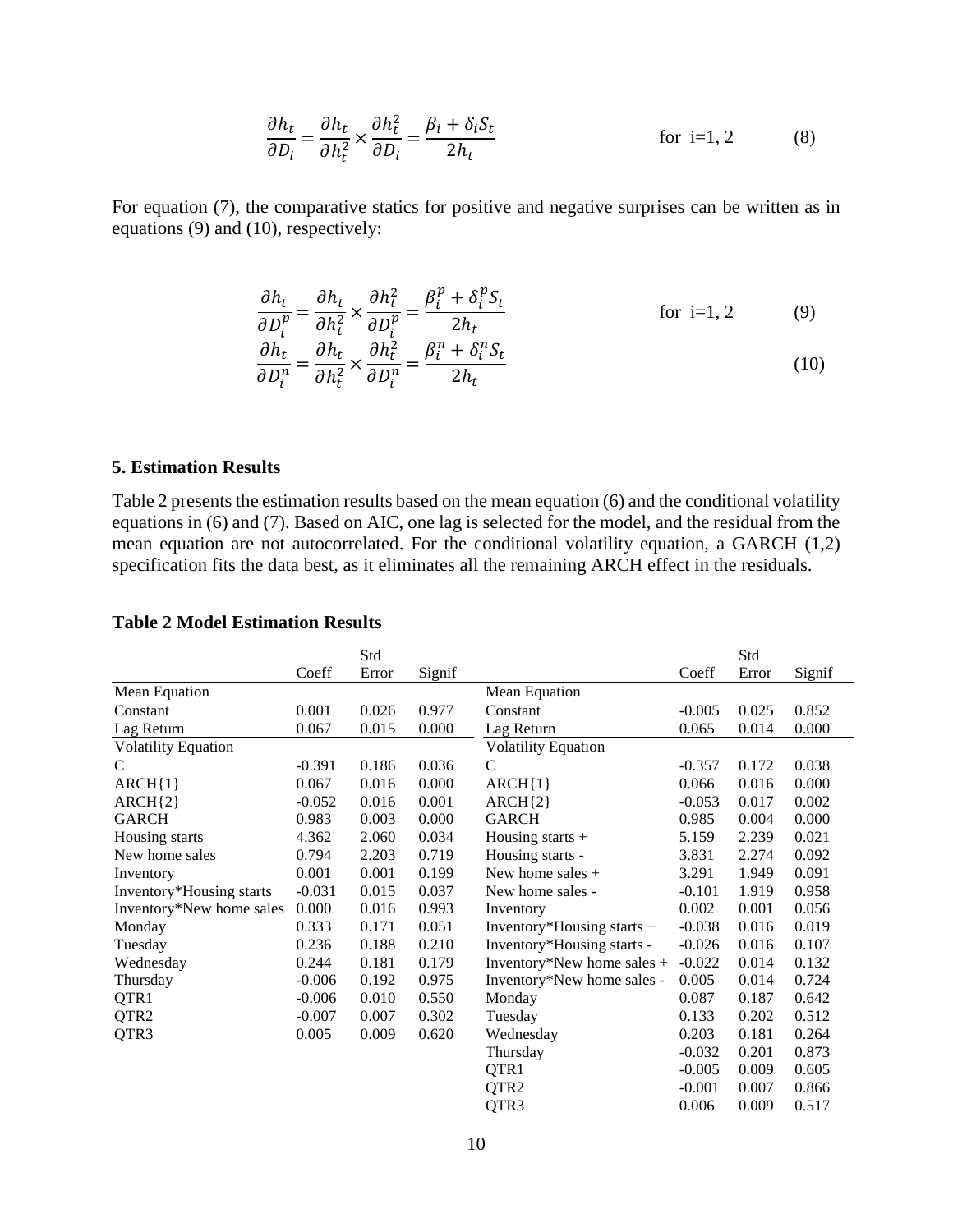| O for Residual         | Serial |       | for Residual     | Serial   |       |
|------------------------|--------|-------|------------------|----------|-------|
| Correlation            | 6.106  | 0.729 | Correlation      | 6.009    | 0.739 |
| McLeod-Li for Residual |        |       | McLeod-Li<br>for | Residual |       |
| ARCH                   | 7.272  | 0.508 | ARCH             | 5.867    | 0.662 |

The left panel of table 2 shows the estimation results for equation (6). It appears that the release of housing starts significantly increased the conditional volatility of lumber returns, while the new home sales report does not have any statistically significant impact. Consistent with our prior expectation, the effect of housing starts on the conditional volatility decreases with the inventory level, as suggested by the negative coefficient of the interaction term between inventory and housing starts. However, somewhat surprisingly, the effect of inventory by itself is not statistically significant. We also find that the volatility tends to be the highest on Monday, and there is no statistical difference between the volatility on other weekdays. Quarterly dummies are not statistically significant, either.

The right panel of table 2 shows the estimation results for equation (7) that differentiates between positive and negative surprises. For housing starts, both positive and negative surprises significantly increase the volatility of lumber futures returns, though the effect of former is much larger. The release of new home sales report, while has no effect on lumber market volatility when estimated using equation (6), exerts a positive effect when the report contains positive surprises. For the negative new home sales news, the effect is statistically non-significant. We also find that the impact of news again decreases with the level of inventory, as the coefficient associated with the interaction term between inventory and reports are mostly negative. With the exception of the new home sales negative news, the interaction term is either statistically significant (housing starts positive news) or close to significant (housing starts negative news and new home sales positive).

In order to obtain a clearer picture of the effect of the two housing market reports on lumber market volatility and how they interact with the level of inventory, we plot the change in the standard deviation on the report release date at different inventory levels, following equations (9) and (10). Since the effect of the new home sales negative surprises is not significant, we only plot the responses for positive and negative housing starts news, as well as positive new home sales news. As can be seen in figure 6, positive housing starts news have the largest impact when the level of inventory is low, while the effect of positive new home sales report is the largest when the level of inventory is high. When the inventory is below <115% of the sales, positive news from the housing start report will increase lumber price by over 20%. This effect gradually decreases as the level of inventory gets larger.<sup>3</sup>

 $\overline{a}$ 

<sup>&</sup>lt;sup>3</sup> Here, the interaction terms for the housing starts negative news and the new home sales positive surprises are close to being statistically significant. These two interaction terms are accounted for in figure 6.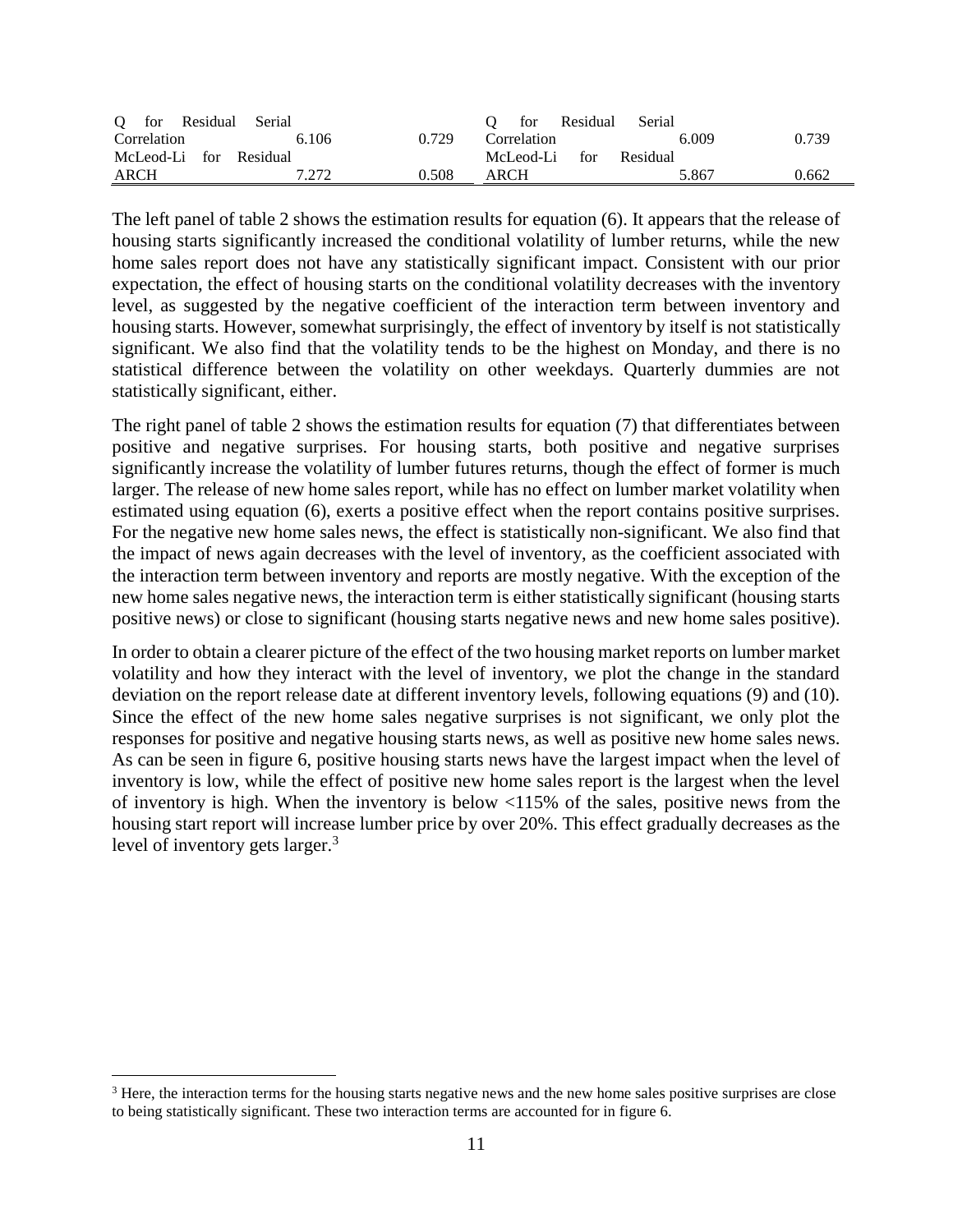

**Figure 6. Impact of Positive and Negative Surprises on Lumber Market Standard Deviations, 2000-2017**

## **6. Conclusions**

In this paper, we examine the impact of two housing market reports, namely the New Residential Construction (Housing Starts) and the New Residential Sales reports on the U.S. lumber market. Our results suggest that the housing starts report indeed significantly affect lumber market volatility, while the New Residential sales report exerts a minor impact on lumber price volatility. We further find that the effect of the two reports on volatility differs depending on the nature of the news, i.e., whether the news is positive or negative, and that the impact also varies with the level of inventory. When the level of inventory is low, the positive housing starts news has the largest effect on lumber volatility. For the new home sales reports, we find that while the negative news does not affect the volatility of lumber prices, the positive news does significantly increase the volatility. Furthermore, we observe a high degree of volatility persistence in the lumber futures market which suggests that the effect the two reports may last for several periods.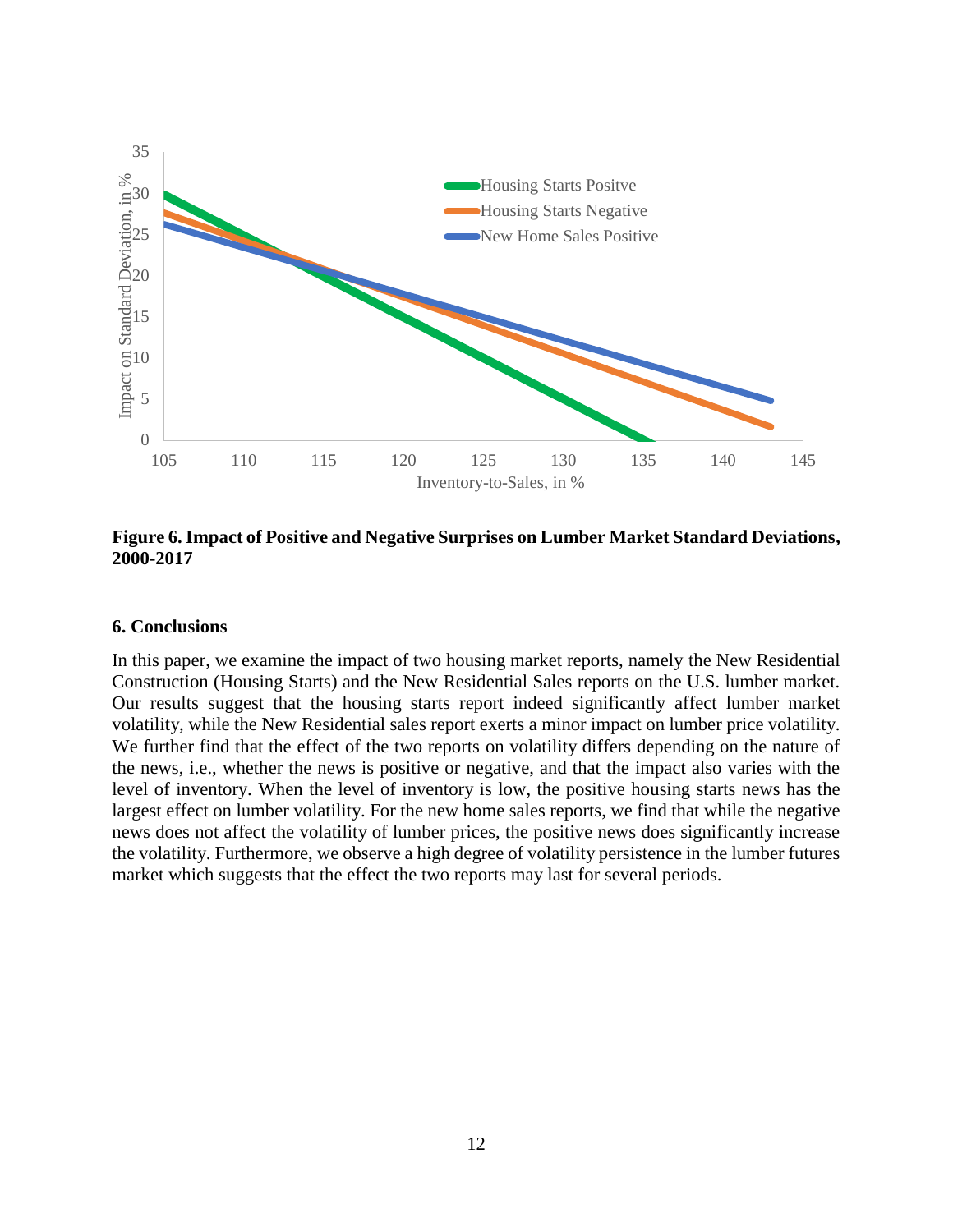#### **References**

- Binder, John. 1998. "The Event Study Methodology Since 1969." *Review of Quantitative Finance and Accounting*.
- Chen, Linda H., George J. Jiang, and Qin Wang. 2013. "Market Reaction to Information Shocks-Does the Bloomberg and Briefing.Com Survey Matter?" *Journal of Futures Markets*.
- Fama, Eugene F., Lawrence Fisher, Michael C. Jensen, and Richard Roll. 1969. "The Adjustment of Stock Prices to New Information." *International Economic Review* 10(1): 1. http://www.jstor.org/stable/2525569?origin=crossref.
- FEA. 2017. *Annual Report: Real Growth. Lasting Roots.*
- Halova, Marketa W., Alexander Kurov, and Oleg Kucher. 2013. "Noisy Inventory Announcements and Energy Prices." *Journal of Futures Markets* 00(0): 1–23.
- Hoffman, Linwood A. et al. 2015. "Forecast Performance of WASDE Price Projections for U.S. Corn." *Agricultural Economics (United Kingdom)*.
- Isengildina-Massa, Olga, Scott H. Irwin, Darrel L. Good, and Jennifer K. Gomez. 2008. "The Impact of Situation and Outlook Information in Corn and Soybean Futures Markets: Evidence from WASDE Reports." *Journal of Agricultural and Applied Economics*.
- Isengildina-Massa, Olga, Scott H. Irwin, Darrel L. Good, and Jennifer K. Gomez. 2008. "Impact of WASDE Reports on Implied Volatility in Corn and Soybean Markets." *Agribusiness*.
- Isengildina, Olga, Scott H. Irwin, and Darrel L. Good. 2006. "The Value of USDA Situation and Outlook Information in Hog and Cattle Markets." *Journal of Agricultural and Resource Economics*.
- Karali, Berna. 2011. "What Drives Daily Volatility in Lumber Futures Markets?" 57(706): 379– 92.
- Karali, Berna. 2012. "Do USDA Announcements Affect Comovements across Commodity Futures Returns?" *Journal of Agricultural and Resource Economics* 37(1): 77–97.
- Karali, Berna, and Walter N. Thurman. 2009. "Announcement Effects and the Theory of Storage: An Empirical Study of Lumber Futures." *Agricultural Economics* 40(4): 421–36.
- Lehecka, Georg V. 2014. "The Value of USDA Crop Progress and Condition Information: Reactions of Corn and Soybean Futures Markets." *Journal of Agricultural and Resource Economics*.
- Mandelbrot, Benoit. 1963. "The Variation of Certain Speculative Prices." *The Journal of Business*.
- Mattos, Fabio L., and Rodrigo L.F. Silveira. 2016. "Futures Price Response to Crop Reports in Grain Markets." *Journal of Futures Markets* 36(10): 923–42.
- Rucker, Randal R et al. 2005. "Agricultural & Applied Economics Association Estimating the Structure of Market Reaction to News : Information Events and Lumber Futures Prices." *American Journal of Agricultural Economics* 87(2).
- Sumner, Daniel a, and Rolf a E Mueller. 1989. "Are Harvest Forecasts News? USDA Announcements and Futures Market Reactions." *American Journal of Agricultural Economics* 71(1): 1–8. http://www.jstor.org/stable/1241769.